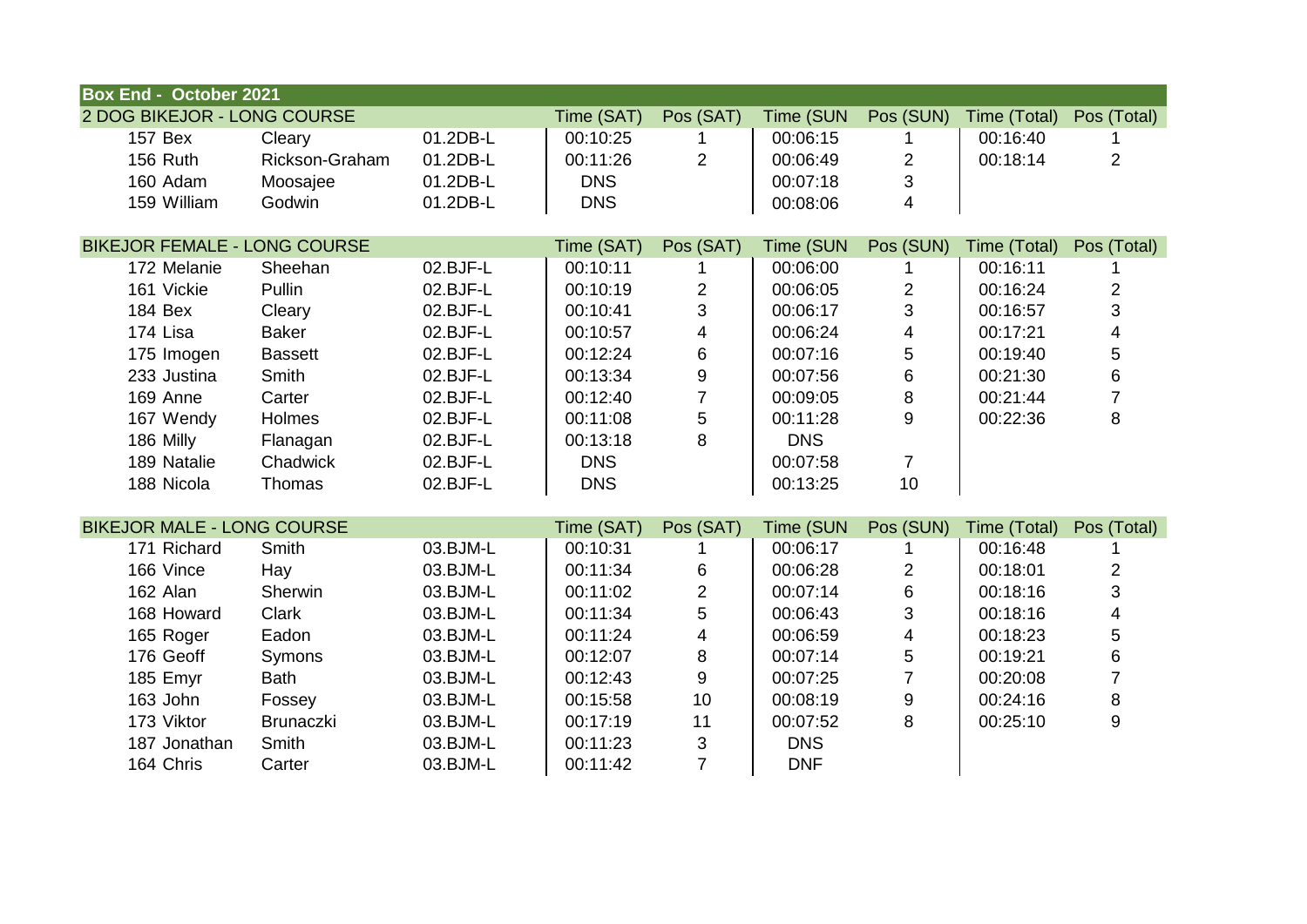| <b>SCOOTER LONG COURSE</b>             |                |          | Time (SAT) | Pos (SAT)               | Time (SUN  | Pos (SUN)               | Time (Total) | Pos (Total)             |
|----------------------------------------|----------------|----------|------------|-------------------------|------------|-------------------------|--------------|-------------------------|
| <b>182 San</b>                         | <b>Clark</b>   | 04. SC-L | 00:11:12   |                         | 00:06:27   |                         | 00:17:38     |                         |
| 179 Louise                             | Mitchell       | 04. SC-L | 00:11:27   | $\overline{c}$          | 00:06:36   | $\overline{c}$          | 00:18:03     | $\mathbf{2}$            |
| 181 Joe                                | Hickman        | 04. SC-L | 00:11:41   | $\mathbf{3}$            | 00:06:40   | $\mathbf{3}$            | 00:18:21     | 3                       |
| 180 Trevor                             | Milford        | 04. SC-L | 00:12:34   | $\overline{\mathbf{4}}$ | 00:07:23   | $\overline{\mathbf{4}}$ | 00:19:56     | $\overline{4}$          |
| 183 Non                                | Davies         | 04. SC-L | 00:14:56   | 5                       | 00:08:23   | 5                       | 00:23:19     | 5                       |
|                                        |                |          |            |                         |            |                         |              |                         |
| <b>CANICROSS - FEMALE LONG COURSE</b>  |                |          | Time (SAT) | Pos (SAT)               | Time (SUN  | Pos (SUN)               | Time (Total) | Pos (Total)             |
| 820 Tamara                             | Beach          | $10.F-L$ | 00:15:19   |                         | 00:08:53   |                         | 00:24:12     | 1                       |
| 944 Vikki                              | Mason          | $10.F-L$ | 00:15:47   | $\sqrt{3}$              | 00:08:53   | $\mathbf{2}$            | 00:24:40     | $\mathbf{2}$            |
| 821 Louise                             | Mitchell       | $10.F-L$ | 00:15:31   | $\overline{2}$          | 00:09:09   | $\mathbf{3}$            | 00:24:40     | $\mathfrak{S}$          |
| 819 Georgie                            | Lambert        | $10.F-L$ | 00:15:51   | $\overline{4}$          | 00:09:27   | $\overline{\mathbf{4}}$ | 00:25:18     | $\overline{\mathbf{4}}$ |
| 822 Naomi                              | Cook           | $10.F-L$ | 00:16:30   | $\sqrt{5}$              | 00:09:35   | 5                       | 00:26:04     | 5                       |
| 691 Emily                              | Gelipter       | $10.F-L$ | 00:17:06   | $\, 6$                  | 00:10:14   | $\, 6$                  | 00:27:20     | 6                       |
| 948 Chloe                              | Connell        | $10.F-L$ | 00:19:11   | $\overline{7}$          | 00:10:29   | $\overline{7}$          | 00:29:39     | $\overline{7}$          |
| 835 Millie                             | Crane          | $10.F-L$ | 00:20:32   | $\boldsymbol{9}$        | 00:12:02   | 8                       | 00:32:33     | $\bf 8$                 |
| 842 Louise                             | Forde          | $10.F-L$ | 00:27:29   | 11                      | 00:17:26   | 10                      | 00:44:55     | 9                       |
| 700 Danielle                           | <b>Stevens</b> | $10.F-L$ | 00:20:14   | 8                       | <b>DNS</b> |                         |              |                         |
| 857 Jessica                            | Denman         | $10.F-L$ | 00:20:52   | 10                      | <b>DNS</b> |                         |              |                         |
| 864 Bronwyn                            | Boughton       | $10.F-L$ | <b>DNS</b> |                         | 00:13:34   | 9                       |              |                         |
|                                        |                |          |            |                         |            |                         |              |                         |
| <b>CANICROSS - MALE LONG COURSE</b>    |                |          | Time (SAT) | Pos (SAT)               | Time (SUN  | Pos (SUN)               | Time (Total) | Pos (Total)             |
| 840 Rupert                             | Toth           | 11.M-L   | 00:20:28   | 2                       | 00:11:28   | 1                       | 00:31:55     | 1                       |
| 694 Rob                                | Mace           | 11.M-L   | 00:20:28   | $\mathbf{1}$            | 00:11:31   | $\overline{2}$          | 00:31:59     | $\overline{2}$          |
| 839 Craig                              | Smith          | 11.M-L   | 00:22:49   | 3                       | 00:14:24   | 3                       | 00:37:13     | 3                       |
|                                        |                |          |            |                         |            |                         |              |                         |
| CANICROSS - MASTERS FEMALE LONG COURSE |                |          | Time (SAT) | Pos (SAT)               | Time (SUN  | Pos (SUN)               | Time (Total) | Pos (Total)             |
| 932 Sarah                              | Murdoch        | 12.MF-L  | 00:19:30   | 2                       | 00:10:00   |                         | 00:29:30     | 1.                      |
| 933 Melanie                            | Sheehan        | 12.MF-L  | 00:19:11   |                         | 00:10:56   | $\overline{2}$          | 00:30:07     | $\overline{2}$          |
| 856 Annabelle                          | McIntosh       | 12.MF-L  | 00:32:12   | $\mathbf 5$             | 00:18:12   | 5                       | 00:50:23     | 3                       |
| 854 Christine                          | Dimech         | 12.MF-L  | 00:24:07   | $\mathfrak{S}$          | <b>DNS</b> |                         |              |                         |
| 862 Emily                              | Murdoch        | 12.MF-L  | 00:24:15   | $\overline{4}$          | <b>DNS</b> |                         |              |                         |
| 865 Lilly                              | Canter         | 12.MF-L  | <b>DNS</b> |                         | 00:12:55   | 3                       |              |                         |
| 868 Samantha                           | Jones          | 12.MF-L  | <b>DNS</b> |                         | 00:17:52   | $\overline{4}$          |              |                         |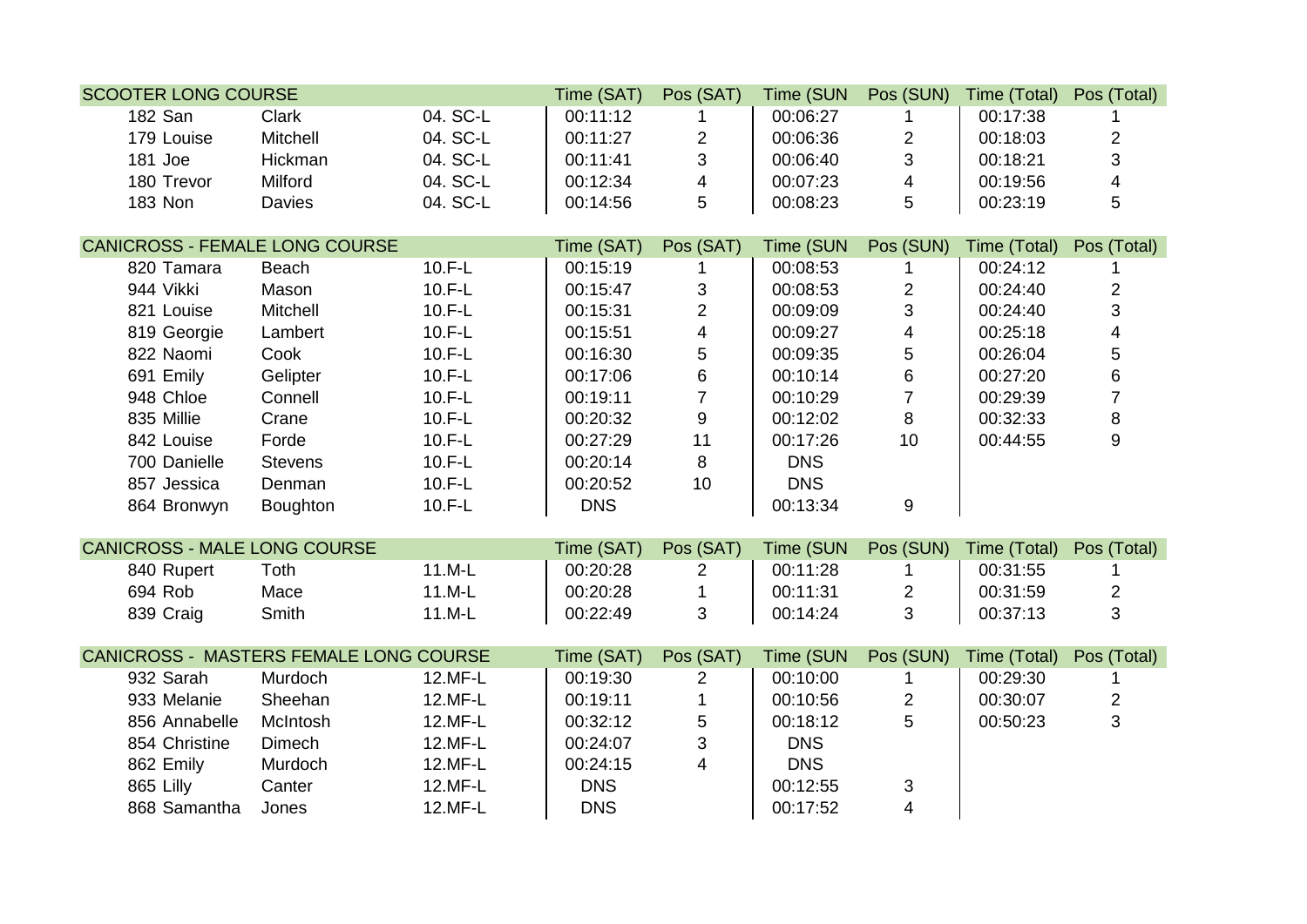| <b>CANICROSS - MASTERS MALE LONG COURSE</b>   |                |           | Time (SAT) | Pos (SAT)               | Time (SUN  | Pos (SUN)         | Time (Total) | Pos (Total)             |
|-----------------------------------------------|----------------|-----------|------------|-------------------------|------------|-------------------|--------------|-------------------------|
| 818 Toby                                      | Lambert        | 13.MM-L   | 00:14:44   |                         | 00:08:07   |                   | 00:22:51     |                         |
| 838 Chris                                     | Smart          | 13.MM-L   | 00:20:24   | $\sqrt{3}$              | 00:11:21   | $\overline{2}$    | 00:31:44     | $\overline{c}$          |
| 836 Luke                                      | <b>Bedwell</b> | 13.MM-L   | 00:20:29   | $\overline{\mathbf{4}}$ | 00:11:35   | $\mathfrak{S}$    | 00:32:04     | 3                       |
| 837 Mark                                      | <b>Bentley</b> | 13.MM-L   | 00:19:54   | $\overline{c}$          | 00:14:03   | $\overline{4}$    | 00:33:57     | $\overline{4}$          |
| 859 James                                     | Ewart          | 13.MM-L   | 00:25:08   | 5                       | <b>DNS</b> |                   |              |                         |
| <b>CANICROSS - VETERAN FEMALE LONG COURSE</b> |                |           | Time (SAT) | Pos (SAT)               | Time (SUN  | Pos (SUN)         | Time (Total) |                         |
| 943 Elaine                                    | Sherwin        | 14.VF-L   | 00:15:54   |                         | 00:09:09   |                   | 00:25:02     | Pos (Total)             |
|                                               |                | 14.VF-L   |            |                         | 00:12:35   |                   |              |                         |
| 947 Hilary                                    | Robinson       |           | 00:17:34   | $\overline{2}$          |            | $\mathbf{2}$      | 00:30:09     | $\overline{c}$<br>3     |
| 843 Tracy                                     | Parkinson      | 14.VF-L   | 00:23:40   | $\mathfrak{S}$          | 00:14:12   | $\mathbf{3}$<br>5 | 00:37:52     |                         |
| 845 Joanne                                    | <b>Stewart</b> | 14.VF-L   | 00:32:34   | $\,6\,$                 | 00:19:04   |                   | 00:51:37     | $\overline{\mathbf{4}}$ |
| 844 Vicky                                     | Reynolds       | 14.VF-L   | 00:32:36   | $\overline{7}$          | 00:19:14   | $\,6\,$           | 00:51:49     | 5                       |
| 841 Claire                                    | Martin         | 14.VF-L   | 00:34:28   | $\bf 8$                 | 00:20:01   | $\overline{7}$    | 00:54:28     | 6                       |
| 849 Helen                                     | Dempsey        | 14.VF-L   | 00:35:36   | $\boldsymbol{9}$        | 00:21:07   | 8                 | 00:56:42     | $\overline{7}$          |
| 727 Louise                                    | Humphrey       | 14.VF-L   | 00:26:13   | $\overline{\mathbf{4}}$ | <b>DNS</b> |                   |              |                         |
| 863 Judith                                    | <b>Tetlow</b>  | 14.VF-L   | 00:29:38   | 5                       | <b>DNS</b> |                   |              |                         |
| 867 Michaela                                  | Harwin         | 14.VF-L   | <b>DNS</b> |                         | 00:15:14   | 4                 |              |                         |
| CANICROSS - VETERAN MALE LONG COURSE          |                |           | Time (SAT) | Pos (SAT)               | Time (SUN  | Pos (SUN)         | Time (Total) | Pos (Total)             |
| 945 Howard                                    | Clark          | 15. VM-L  | 00:17:38   | 2                       | 00:09:53   | 1.                | 00:27:31     |                         |
| 946 Steve                                     | Robinson       | 15.VM-L   | 00:17:06   | 1                       | 00:10:32   | $\overline{2}$    | 00:27:38     | $\overline{c}$          |
| 846 John                                      | <b>Booty</b>   | 15.VM-L   | 00:19:57   | $\mathbf{3}$            | 00:11:57   | 3                 | 00:31:54     | 3                       |
| 848 Neal                                      | Dempsey        | 15. VM-L  | 00:27:39   | $\overline{4}$          | 00:16:42   | 5                 | 00:44:21     | $\overline{4}$          |
| 869 Adrian                                    | <b>Stewart</b> | 15.VM-L   | <b>DNS</b> |                         | 00:12:25   | $\overline{4}$    |              |                         |
| 866 Simon                                     | Deen           | 15.VM-L   | <b>DNS</b> |                         | 00:17:06   | $\,6\,$           |              |                         |
|                                               |                |           |            |                         |            |                   |              |                         |
| <b>CANICROSS - 2 DOG FEMALE LONG COURSE</b>   |                |           | Time (SAT) | Pos (SAT)               | Time (SUN  | Pos (SUN)         | Time (Total) | Pos (Total)             |
| 850 Daisy                                     | Devereau       | 16.2DCF-L | 00:21:37   |                         | 00:12:06   |                   | 00:33:42     |                         |
| 852 Lisa                                      | <b>Bowes</b>   | 16.2DCF-L | 00:24:52   | $\overline{2}$          | 00:14:53   | $\sqrt{3}$        | 00:39:45     | $\overline{c}$          |
| 853 Paula                                     | McQue          | 16.2DCF-L | 00:25:25   | 3                       | 00:14:44   | $\overline{2}$    | 00:40:08     | 3                       |
|                                               |                |           |            |                         |            |                   |              |                         |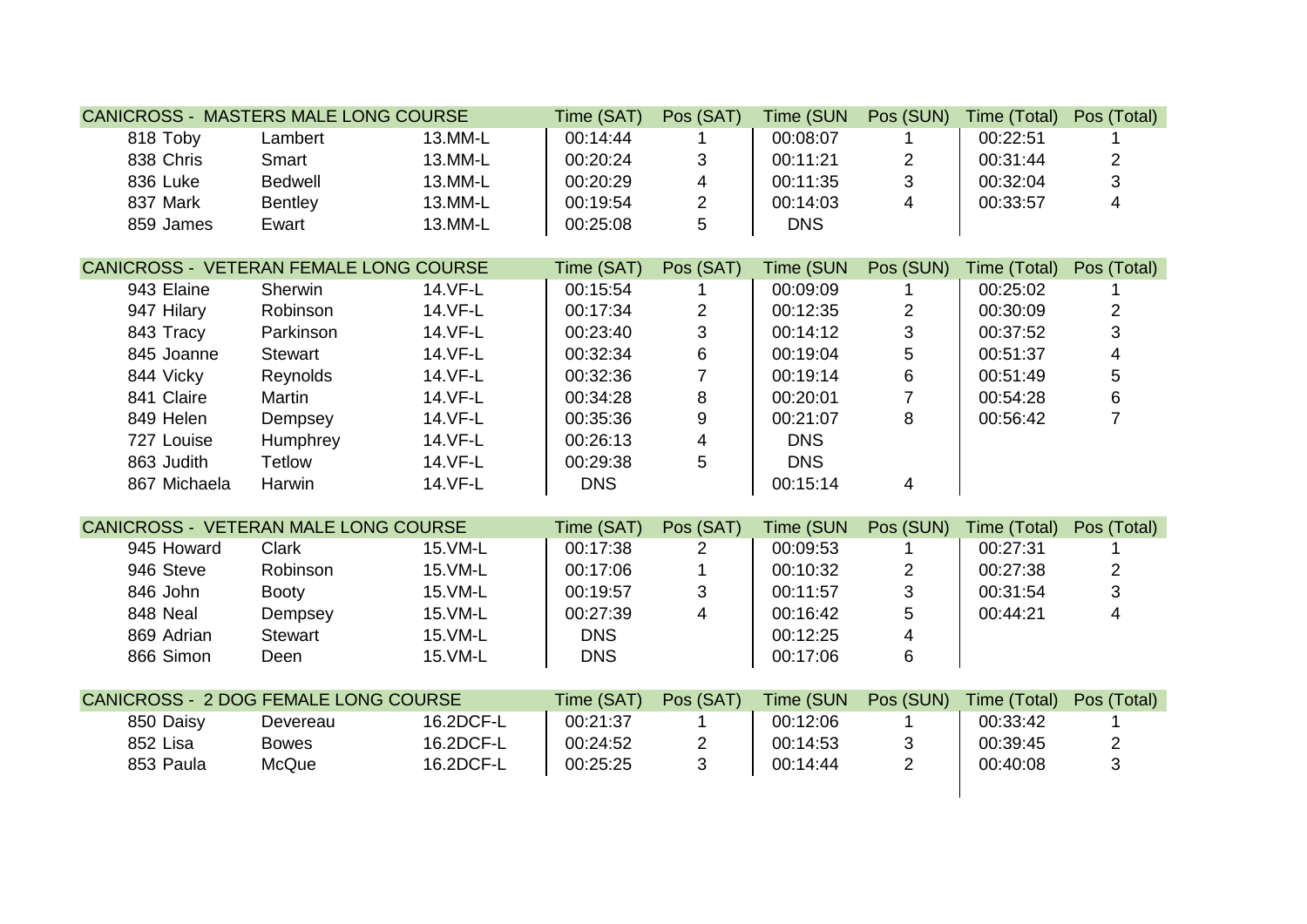| <b>CANICROSS - 2 DOG FEMALE LONG COURSE</b> |                 |            | Time (SAT) | Pos (SAT)                 | Time (SUN  | Pos (SUN)      | Time (Total) | Pos (Total)    |
|---------------------------------------------|-----------------|------------|------------|---------------------------|------------|----------------|--------------|----------------|
| 851 Chris                                   | Thom            | 17.2DCM-L  | 00:22:51   |                           | 00:14:08   |                | 00:36:59     |                |
| 861 David                                   | Murdoch         | 17.2DCM-L  | 00:26:36   | $\overline{2}$            | <b>DNS</b> |                |              |                |
|                                             |                 |            |            |                           |            |                |              |                |
| 2 DOG BIKEJOR - SHORT COURSE                |                 |            | Time (SAT) | Pos (SAT)                 | Time (SUN  | Pos (SUN)      | Time (Total) | Pos (Total)    |
| 190 Vickie                                  | Pullin          | 20.2DB-S   | 00:06:08   | $\mathbf{2}^{\mathsf{I}}$ | 00:02:55   |                | 00:09:03     |                |
| 192 Bex                                     | Cleary          | 20.2DB-S   | 00:06:07   |                           | 00:03:04   | $\overline{2}$ | 00:09:11     | $\overline{2}$ |
| 191 Alan                                    | Sherwin         | 20.2DB-S   | 00:06:35   | 3                         | 00:03:15   | 3              | 00:09:49     | 3              |
|                                             |                 |            |            |                           |            |                |              |                |
| <b>BIKEJOR - FEMALE - SHORT COURSE</b>      |                 |            | Time (SAT) | Pos (SAT)                 | Time (SUN  | Pos (SUN)      | Time (Total) | Pos (Total)    |
| 219 Bex                                     | Cleary          | $21.BJF-S$ | 00:06:01   |                           | 00:02:57   |                | 00:08:58     |                |
| 218 Vickie                                  | Pullin          | 21.BJF-S   | 00:06:35   | $\overline{2}$            | 00:03:02   | $\overline{2}$ | 00:09:36     | 2              |
| 207 Lisa                                    | <b>Baker</b>    | 21.BJF-S   | 00:07:12   | 3                         | 00:03:18   | 3              | 00:10:30     | 3              |
| 196 Vikki                                   | Mason           | $21.BJF-S$ | 00:07:20   | 4                         | 00:03:33   | 4              | 00:10:53     | 4              |
| 232 Susie                                   | Tawney          | 21.BJF-S   | 00:07:46   | 6                         | 00:03:34   | 5              | 00:11:19     | 5              |
| 202 Sally                                   | Harrop          | $21.BJF-S$ | 00:07:45   | $5\overline{)}$           | 00:03:37   | $\overline{7}$ | 00:11:21     | 6              |
| 200 Rumi                                    | Fossey          | $21.BJF-S$ | 00:07:56   | 8                         | 00:03:35   | 6              | 00:11:30     |                |
| 203 Freya                                   | Rooke.          | 21.BJF-S   | 00:07:55   | $\overline{7}$            | 00:03:39   | 8              | 00:11:33     | 8              |
| 198 Paula                                   | McQue           | 21.BJF-S   | 00:11:16   | 10                        | 00:04:06   | 9              | 00:15:22     | 9              |
| 205 Claire                                  | Martin          | 21.BJF-S   | 00:13:11   | 11                        | 00:05:48   | 11             | 00:18:58     | 10             |
| 887 Toria                                   | Seaton          | 21.BJF-S   | 00:16:35   | 12                        | 00:07:20   | 12             | 00:23:54     | 11             |
| 210 Hannah                                  | Flint           | 21.BJF-S   | 00:08:50   | 9                         | <b>DNS</b> |                |              |                |
| 211 Vicky                                   | <b>Driscoll</b> | 21.BJF-S   | <b>DNS</b> |                           | 00:04:55   | 10             |              |                |
|                                             |                 |            |            |                           |            |                |              |                |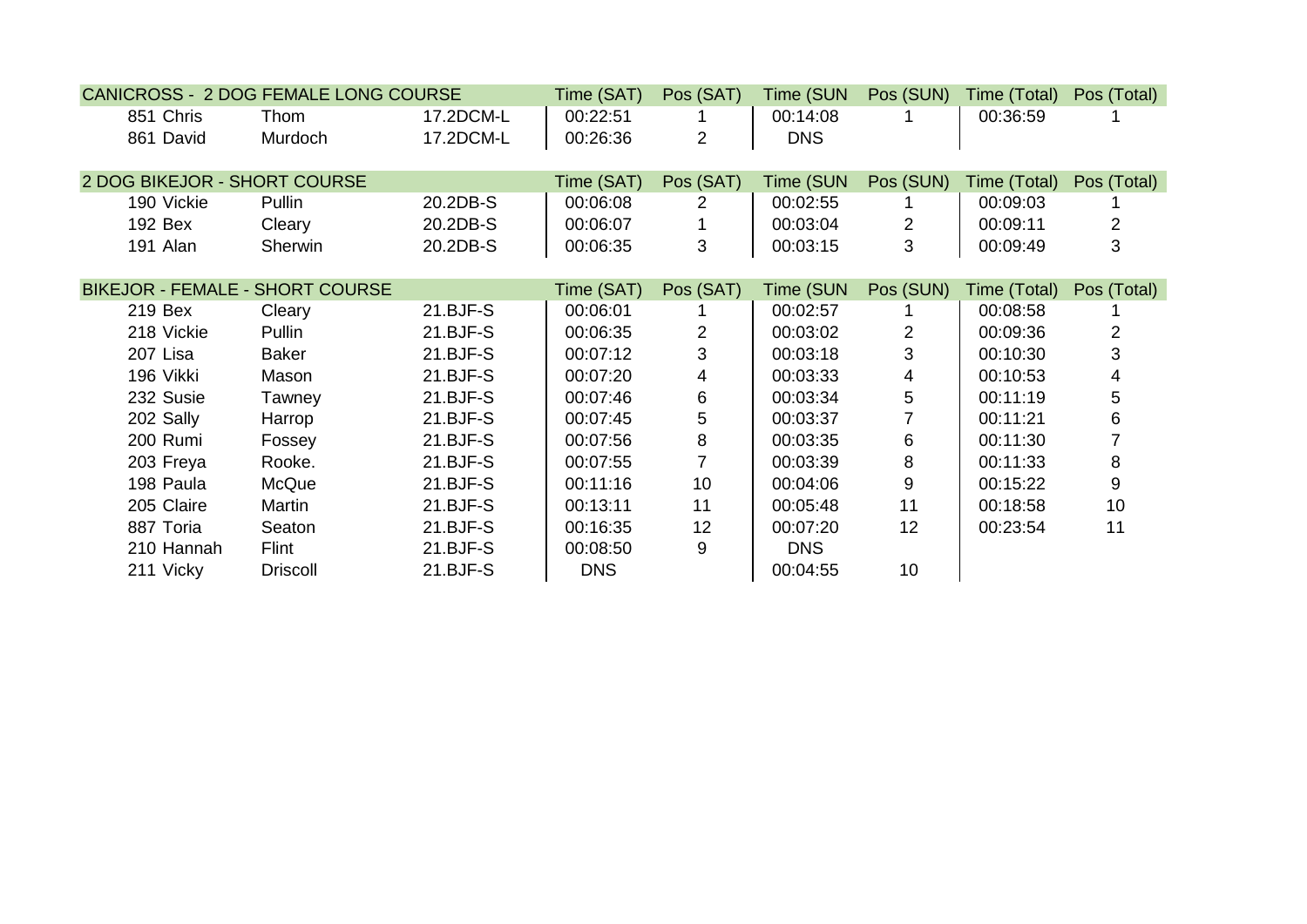| <b>BIKEJOR - MALE - SHORT COURSE</b> |                  |          | Time (SAT) | Pos (SAT)      | Time (SUN  | Pos (SUN)        | Time (Total) | Pos (Total)    |
|--------------------------------------|------------------|----------|------------|----------------|------------|------------------|--------------|----------------|
| 193 Matthew                          | Lewington        | 22.BJM-S | 00:05:51   |                | 00:02:53   |                  | 00:08:44     |                |
| 221 Alan                             | Sherwin          | 22.BJM-S | 00:06:32   | $\overline{2}$ | 00:03:19   | 5                | 00:09:51     | $\overline{2}$ |
| 194 Andy                             | Mott             | 22.BJM-S | 00:06:41   | 3              | 00:03:12   | 4                | 00:09:53     | 3              |
| 206 Chris                            | Smart            | 22.BJM-S | 00:06:44   | 4              | 00:03:11   | 3                | 00:09:55     | 4              |
| 195 Kevin                            | <b>Broadfoot</b> | 22.BJM-S | 00:07:08   | 5              | 00:03:21   | 6                | 00:10:29     | 5              |
| 220 James                            | Lewington        | 22.BJM-S | 00:07:08   | 6              | 00:03:40   | 8                | 00:10:47     | 6              |
| 204 Gordon                           | Graham           | 22.BJM-S | 00:07:28   |                | 00:03:47   | 10               | 00:11:15     |                |
| 201 Richard                          | <b>Smith</b>     | 22.BJM-S | 00:07:48   | $9\,$          | 00:03:37   |                  | 00:11:24     | 8              |
| 197 Chris                            | Hannan           | 22.BJM-S | 00:07:46   | 8              | 00:03:40   | $\boldsymbol{9}$ | 00:11:25     | 9              |
| 199 Viktor                           | <b>Brunaczki</b> | 22.BJM-S | 00:09:40   | 11             | 00:04:40   | 11               | 00:14:19     | 10             |
| 209 Colin                            | Bell             | 22.BJM-S | 00:09:15   | 10             | <b>DNS</b> |                  |              |                |
| 158 Jonathan                         | Francis          | 22.BJM-S | 00:09:43   | 12             | <b>DNS</b> |                  |              |                |
| 212 Rory                             | Hopcraft         | 22.BJM-S | <b>DNS</b> |                | 00:03:00   | $\overline{2}$   |              |                |
| <b>SCOOTER - SHORT COURSE</b>        |                  |          | Time (SAT) | Pos (SAT)      | Time (SUN  | Pos (SUN)        | Time (Total) | Pos (Total)    |
| 213 San                              | <b>Clark</b>     | 23. SC-S | 00:07:25   |                | 00:03:39   |                  | 00:11:04     |                |
| 215 Vince                            | Hay              | 23. SC-S | 00:08:29   | 3              | 00:04:05   | $\overline{2}$   | 00:12:34     | $\overline{2}$ |
| 214 Jennifer                         | <b>Broadfoot</b> | 23. SC-S | 00:08:35   | 4              | 00:04:24   | 3                | 00:12:59     | 3              |
| 216 Rory                             | Hopcraft         | 23. SC-S | 00:07:26   | $\overline{2}$ | <b>DNS</b> |                  |              |                |
| 217 Louise                           | Mitchell         | 23. SC-S | <b>DNS</b> |                | 00:04:47   | 4                |              |                |
|                                      |                  |          |            |                |            |                  |              |                |
| <b>NOVICE WHEELS</b>                 |                  |          | Time (SAT) | Pos (SAT)      | Time (SUN  | Pos (SUN)        | Time (Total) | Pos (Total)    |
| 223 Tracy                            | Evans            | 24.NW-S  | 00:10:12   |                | 00:04:02   |                  | 00:14:14     |                |
| 225 Bryan                            | <b>Burrows</b>   | 24.NW-S  | <b>DNS</b> |                | 00:04:15   | $\overline{2}$   |              |                |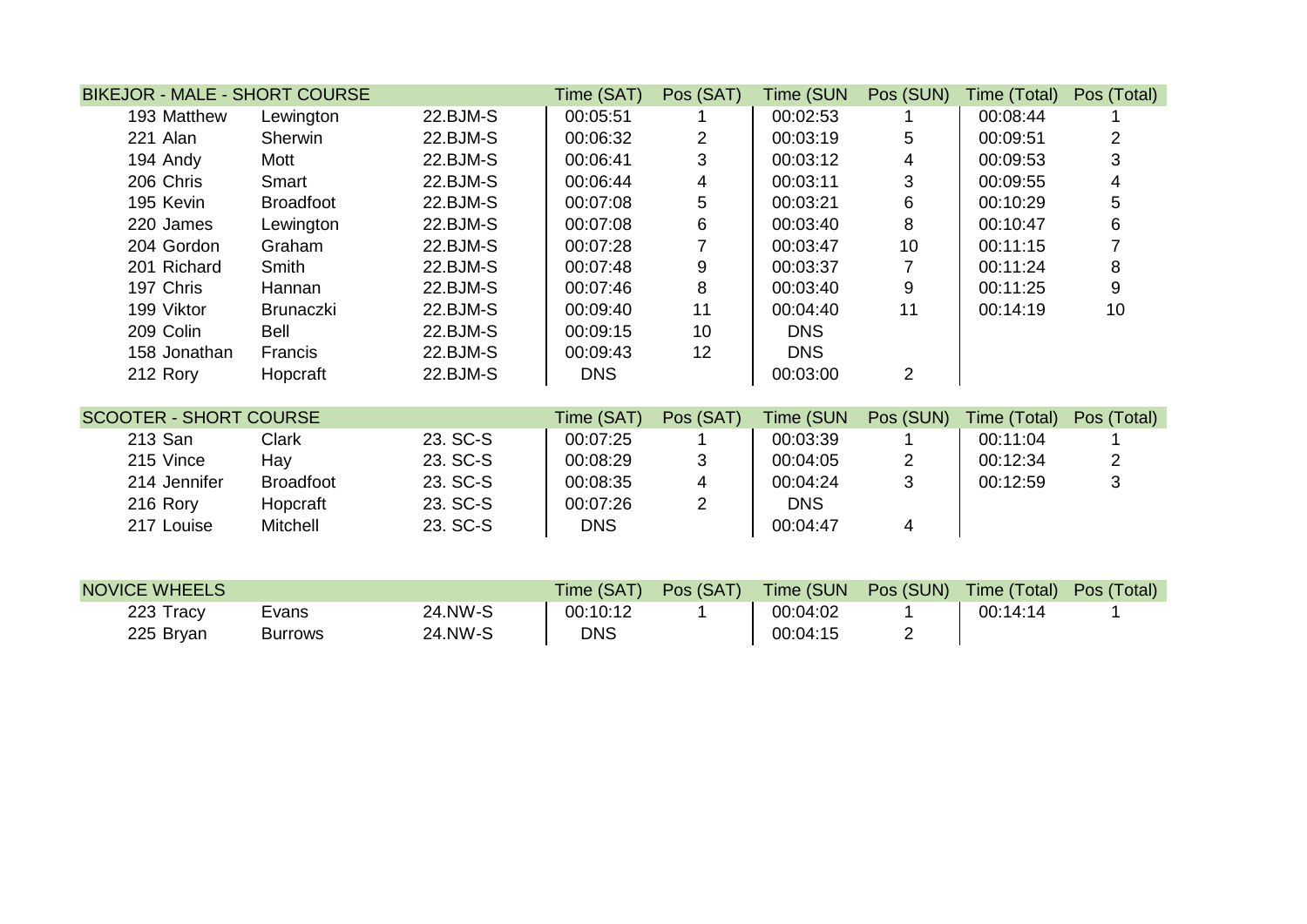| <b>CANICROSS - FEMALE - SHORT COURSE</b>  |               |           | Time (SAT) | Pos (SAT)               | Time (SUN  | Pos (SUN)      | Time (Total) | Pos (Total)    |
|-------------------------------------------|---------------|-----------|------------|-------------------------|------------|----------------|--------------|----------------|
| 874 Emma                                  | <b>Bailey</b> | 30.F-S    | 00:10:39   |                         | 00:05:09   |                | 00:15:48     |                |
| 877 Hilary                                | Robinson      | 30.F-S    | 00:11:09   | $\overline{2}$          | 00:05:47   | 3              | 00:16:56     | $\overline{2}$ |
| 881 Georgie                               | Lambert       | 30.F-S    | 00:12:18   | $\overline{\mathbf{4}}$ | 00:06:01   | 4              | 00:18:19     | 3              |
| 886 Emily                                 | Fisher        | 30.F-S    | 00:15:07   | 9                       | 00:07:24   | 5              | 00:22:30     | 4              |
| 878 Rebecca                               | <b>Brown</b>  | 30.F-S    | 00:15:11   | 10                      | 00:08:00   | $\,6$          | 00:23:11     | 5              |
| 885 Maria                                 | Kerr          | 30.F-S    | 00:15:52   | 11                      | 00:08:33   | $\overline{7}$ | 00:24:25     | 6              |
| 882 Katie                                 | Corlett       | 30.F-S    | 00:16:30   | 14                      | 00:08:38   | 8              | 00:25:07     | $\overline{7}$ |
| 897 Louise                                | Forde         | 30.F-S    | 00:16:16   | 13                      | 00:11:28   | 10             | 00:27:44     | 8              |
| 891 Emily                                 | Gelipter      | 30.F-S    | 00:11:14   | 3                       | <b>DNS</b> |                |              |                |
| 222 Toria                                 | Seaton        | 30.F-S    | 00:12:59   | 5                       | <b>DNS</b> |                |              |                |
| 892 Carolyn                               | Harper        | 30.F-S    | 00:13:39   | $\,6\,$                 | <b>DNS</b> |                |              |                |
| 895 Freya                                 | Rooke.        | 30.F-S    | 00:14:58   | $\overline{7}$          | <b>DNS</b> |                |              |                |
| 890 Milly                                 | Flanagan      | 30.F-S    | 00:15:05   | 8                       | <b>DNS</b> |                |              |                |
| 873 Emily                                 | Murdoch       | 30.F-S    | 00:16:11   | 12                      | <b>DNS</b> |                |              |                |
| 889 Rhiannon                              | <b>Brooks</b> | 30.F-S    | 00:19:59   | 15                      | <b>DNS</b> |                |              |                |
| 894 Sharissa                              | Polhill       | 30.F-S    | 00:23:36   | 16                      | <b>DNS</b> |                |              |                |
| 898 Vikki                                 | Mason         | 30.F-S    | <b>DNS</b> |                         | 00:05:29   | $\overline{2}$ |              |                |
| 899 Kimmy                                 | Stevenson     | 30.F-S    | <b>DNS</b> |                         | 00:08:54   | 9              |              |                |
|                                           |               |           |            |                         |            |                |              |                |
| <b>CANICROSS - MALE - SHORT COURSE</b>    |               |           | Time (SAT) | Pos (SAT)               | Time (SUN  | Pos (SUN)      | Time (Total) | Pos (Total)    |
| 872 Toby                                  | Lambert       | 31.M-S    | 00:08:11   |                         | 00:04:11   |                | 00:12:21     |                |
| 871 Jamie                                 | Stevenson     | 31.M-S    | 00:08:44   | $\overline{2}$          | 00:04:18   | $\overline{2}$ | 00:13:01     | $\overline{2}$ |
| 896 Matthew                               | Clay          | 31.M-S    | 00:14:19   | 3                       | <b>DNS</b> |                |              |                |
| CANICROSS - 2 DOG - FEMALE - SHORT COURSE |               |           | Time (SAT) | Pos (SAT)               | Time (SUN  | Pos (SUN)      | Time (Total) | Pos (Total)    |
| 875 Naomi                                 | Cook          | 32.2DCF-S | 00:11:05   |                         | 00:05:20   |                | 00:16:24     |                |
| 879 Non                                   | Davies        | 32.2DCF-S | 00:13:42   | $\overline{2}$          | 00:07:42   | $\overline{2}$ | 00:21:24     | 2              |
| 883 Helen                                 | Dempsey       | 32.2DCF-S | 00:22:45   | 3                       | 00:09:43   | 3              | 00:32:27     | 3              |
| 834 Wendy                                 | Clark         | 32.2DCF-S | 00:27:40   | $\overline{4}$          | 00:14:41   | 4              | 00:42:21     | 4              |
|                                           |               |           |            |                         |            |                |              |                |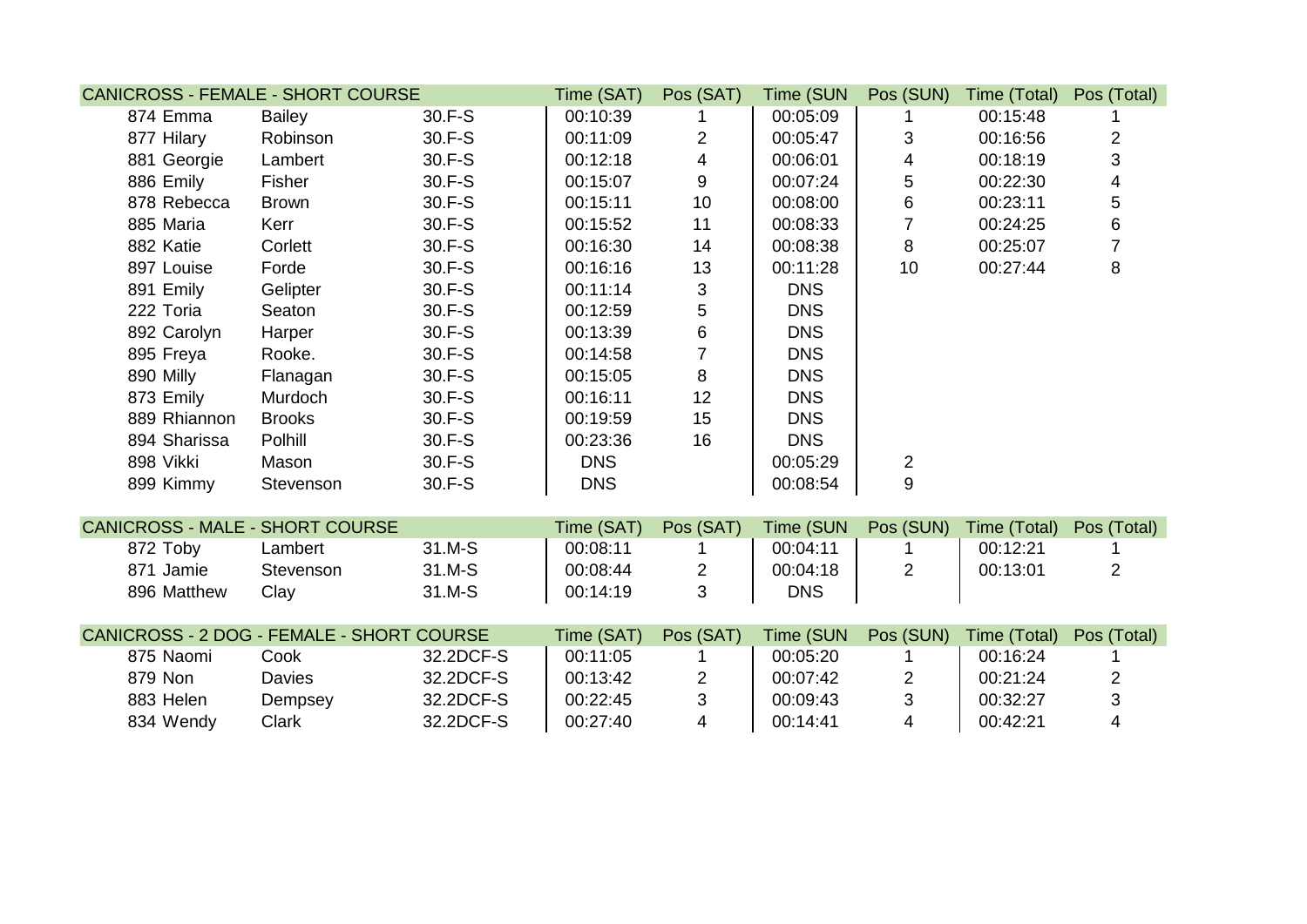| CANICROSS - 2 DOG - FEMALE - SHORT COURSE |                 |           | Time (SAT) | Pos (SAT)      | Time (SUN  | Pos (SUN)      | Time (Total) | Pos (Total) |
|-------------------------------------------|-----------------|-----------|------------|----------------|------------|----------------|--------------|-------------|
| 876 Steve                                 | Robinson        | 33.2DCM-S | 00:10:41   |                | 00:05:54   |                | 00:16:35     |             |
| 880 Chris                                 | Thom            | 33.2DCM-S | 00:14:39   | $\overline{2}$ | 00:07:17   | $\overline{2}$ | 00:21:55     | 2           |
| 884 Neal                                  | Dempsey         | 33.2DCM-S | 00:17:19   | 3              | 00:09:09   | 3              | 00:26:28     | 3           |
|                                           |                 |           |            |                |            |                |              |             |
| <b>CANICROSS - NOVICE - SHORT COURSE</b>  |                 |           | Time (SAT) | Pos (SAT)      | Time (SUN  | Pos (SUN)      | Time (Total) | Pos (Total) |
| 905 Hayley                                | Stamp           | 34.NC-S   | 00:08:07   |                | 00:08:04   | $\overline{2}$ | 00:16:11     |             |
| 904 Becky                                 | Martinez        | 34.NC-S   | 00:08:47   | 3              | 00:09:09   | 4              | 00:17:56     | 2           |
| 903 Fiona                                 | Fisher          | 34.NC-S   | 00:08:12   | $\overline{2}$ | <b>DNS</b> |                |              |             |
| 907 Sharron                               | Hunko           | 34.NC-S   | 00:11:10   | $\overline{4}$ | <b>DNS</b> |                |              |             |
| 906 Jenny                                 | Cassell         | 34.NC-S   | 00:14:04   | 5              | <b>DNS</b> |                |              |             |
| 909 lan                                   | <b>Driscoll</b> | 34.NC-S   | <b>DNS</b> |                | 00:07:50   |                |              |             |
| 910 Kate                                  | Rose            | 34.NC-S   | <b>DNS</b> |                | 00:08:44   | 3              |              |             |
|                                           |                 |           |            |                |            |                |              |             |
| <b>CANICROSS UNDER 16'S</b>               |                 |           | Time (SAT) | Pos (SAT)      | Time (SUN  | Pos (SUN)      | Time (Total) | Pos (Total) |
| 902 Archie                                | Robinson        | 60.U16-S  | 00:12:01   |                | 00:06:20   |                | 00:18:20     | 2           |
| 900 Harry                                 | <b>Booty</b>    | 60.U16-S  | 00:15:31   | $\overline{2}$ | 00:07:43   | $\overline{2}$ | 00:23:14     | 3           |
|                                           |                 |           |            |                |            |                |              |             |
| <b>CANICROSS UNDER 13'S</b>               |                 |           | Time (SAT) | Pos (SAT)      | Time (SUN  | Pos (SUN)      | Time (Total) | Pos (Total) |
| 927 Charlotte                             | Smith           | 61.U13-S  | 00:11:15   |                | <b>DNS</b> |                |              |             |
|                                           |                 |           |            |                |            |                |              |             |
| <b>CANICROSS - UNDER 8</b>                |                 |           | Time (SAT) | Pos (SAT)      | Time (SUN  | Pos (SUN)      | Time (Total) | Pos (Total) |
| 928 Amber                                 | Hay             | 62.U8     | 00:02:03   |                | 00:00:53   |                | 00:02:56     |             |
| 929 Eli                                   | Hay             | 62.U8     | 00:02:55   | $\overline{2}$ | 00:01:08   | $\overline{2}$ | 00:04:02     | 2           |
| 930 Isla                                  | <b>Bentley</b>  | 62.U8     | 00:03:28   | 3              | 00:01:12   | 3              | 00:04:39     | 3           |